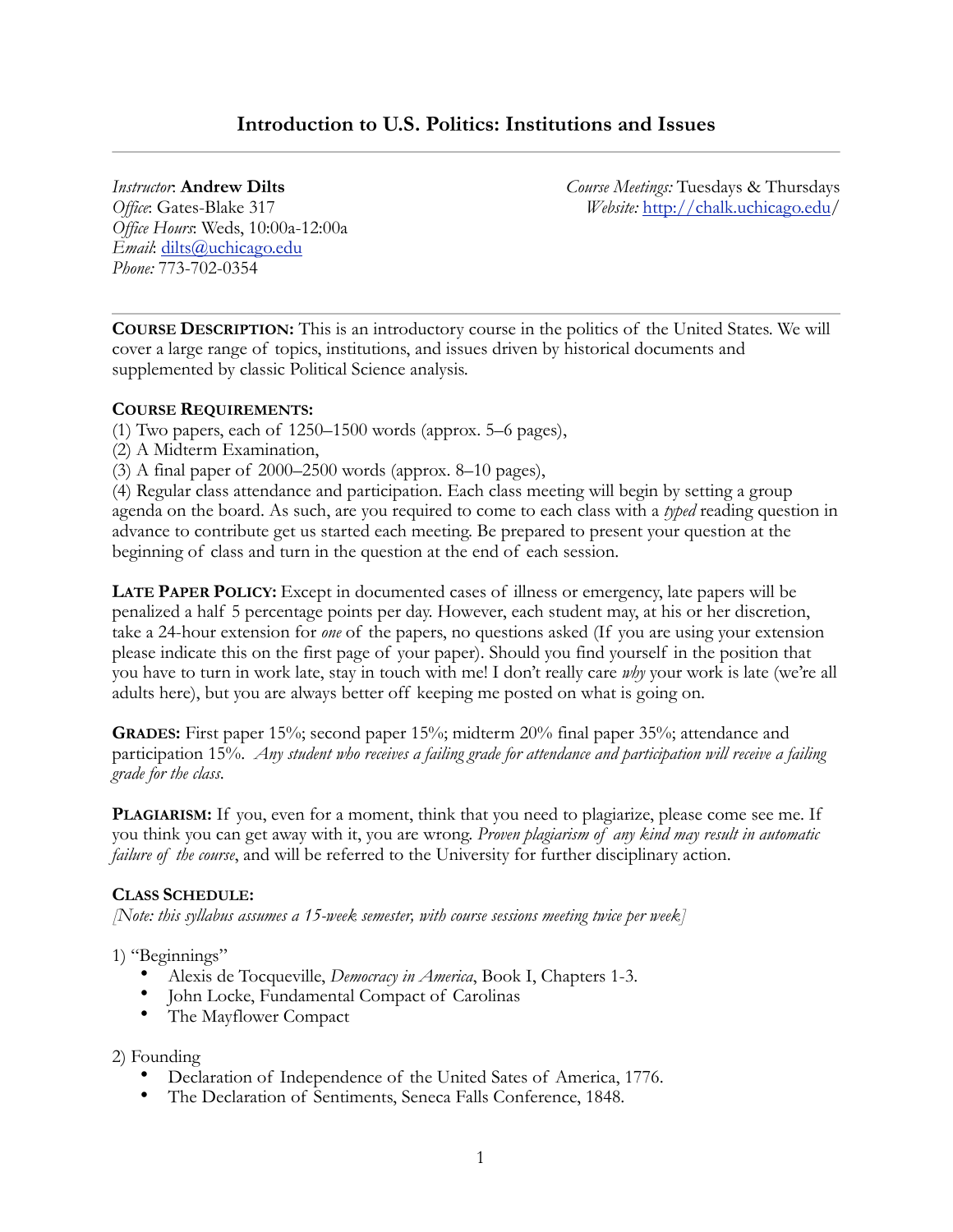- Frederick Douglass, "What to the Slave is the Fourth of July?", 1852.
- Black Panther Party Platform and Program, "What we want. What we believe." 1966.

3) Re-founding: The U.S. Constitution

- Articles of Confederation and Perpetual Union, 1777.
- The Constitution of the United States, 1787.
- Federalist Papers 10, 15, 39 & 51.
- Anti-Federalist Papers, Essays of Brutus, II and V

4) Public Ideologies

- Tocqueville, "The Principle of Sovereignty of the People in America" & "Why it can strictly be said that the people govern in the United States" in *Democracy in America*.
- Louis Hartz, *The Liberal Tradition in America*, Parts 1 and 2.
- Rogers Smith, "Beyond Tocqueville, Myrdal and Hartz,"

## 5) Federalism

- Federalist Papers 44-46.
- Thomas Jefferson, "The Kentucky Resolutions"
- "Statement and Proclamation of Governor George C. Wallace, University of Alabama, June 11, 1963,"
- United States v. Lopez, 514 U.S. 549 (1995), excerpts.

6 & 7) Individual and Group Interests

- The Amendments to the Constitution of the United States.
- Abraham Lincoln, "The Perpetuation of Our Political Institutions"
- Sojourner Truth, "Ain't I a Woman?"
- Reverend Henry McNeal Turner, "I Claim the Rights of a Man"
- Martin Luther King Jr. "Letter from Birmingham Jail"

8) Congress 1

- Federalist Papers 52-53, 59, 62-63.
- V.O. Key "The Voice of the People: An Echo"

9) Congress 2

- Richard Fenno, "U.S. House Members in Their Constituencies: An Exploration."
- Kahn and Kenney *Spectacle of US Senate Campaigns.*
- 10) Congress 3
	- David Mayhew, *Congress: The Electoral Connection*
- 11) Congress 4
	- Gary Jacobson, *The Politics of Congressional Elections*
- 12) The Presidency (4 Sessions)
	- Federalist Papers Nos. 51, 68, 69, 73, 74
	- Woodrow Wilson, "The President of the United States"
	- James Bryce, "Why Great Men Are Not Chosen Presidents," 1888.
- 13) The Presidency 1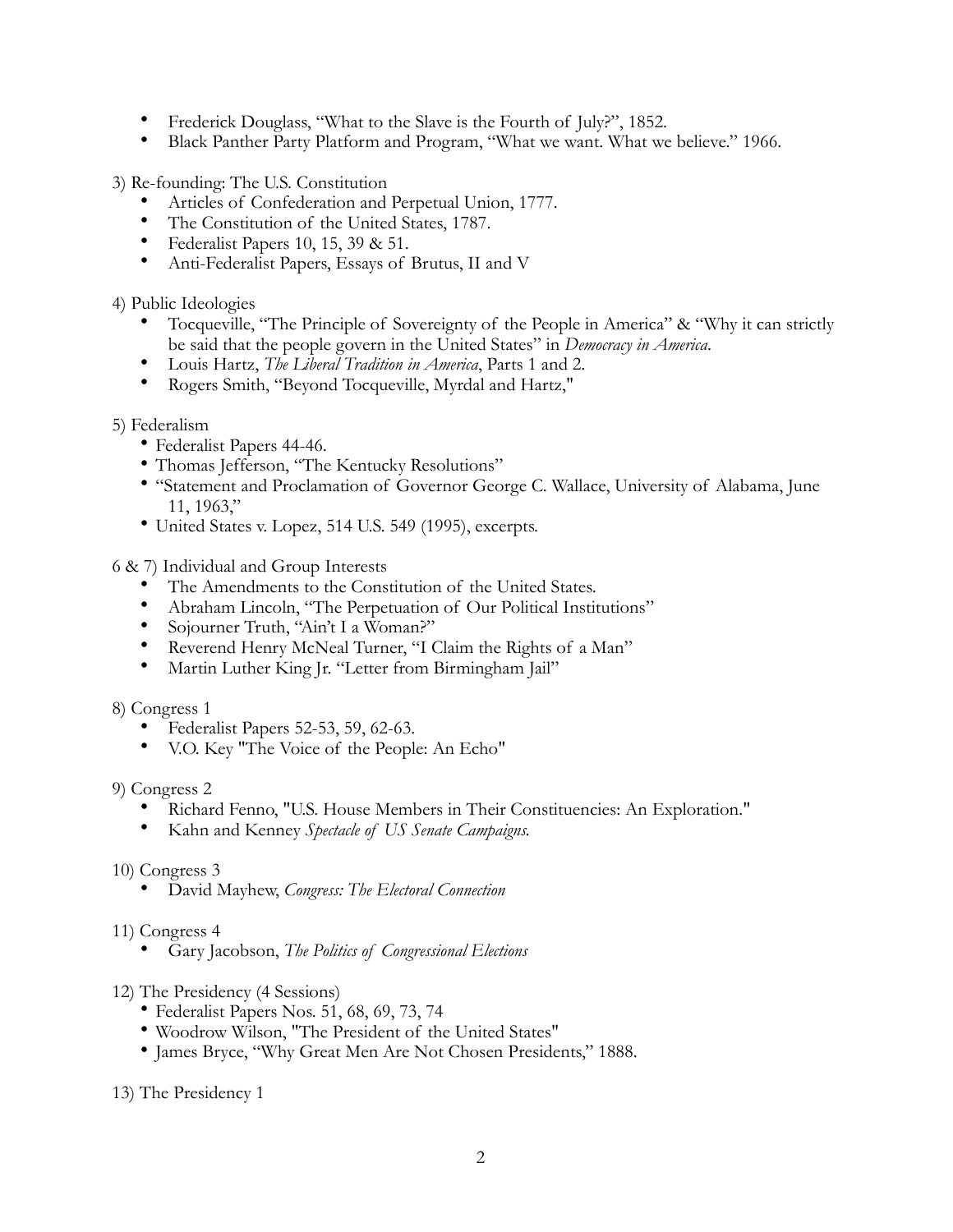- Stephen Skowronek, *The Politics Presidents Make*, Chapters 1-3.
- Richard Neustadt, *Presidential Power and the Modern Presidents*, Chapters 1 & 3.
- 14) The Presidency 2
	- Theodore Lowi, *The Personal President: Power Invested, Promise Unfulfilled*, Chapters 1-4, 7.
- 15) The President Speaks
	- George Washington, First Inaugural Address
	- Abraham Lincoln to Albert G. Hodges, April 4, 1864
	- Franklin D. Roosevelt, "First Inaugural Address"
	- Richard Nixon, "Checkers" Speech
	- Ronald Regan, "A Time for Choosing" 1964
	- Barack Obama, "A More Perfect Union," 2008
- 16 & 17) The Supreme Court and the Appellate System
	- *Marbury v. Madison* (1803)
	- Robert McCloskey, *The American Supreme Court*
- 18 & 19) The Court and Social Change, The Cases
	- *Brown v. Board of Education* 347 U.S. 483 (1954)
	- *Bowers v. Hardwick* 478 U.S. 186 (1986)
	- *Lawrence v. Texas* 539 U.S. 558 (2003)
	- Gerald Rosenberg, *The Hollow Hope,* Chapters 1, 2-5, & 12-14.
- 20) Electoral Participation 1
	- Alex Keyssar, *The Right to Vote*, Selections
	- Judith Shklar, *American Citizenship*, Part 1: Voting.
	- Malcolm X, "The Ballot or the Bullet"

21) Electoral Participation 2

- Rosenstone and Hanson, *Mobilization, Participation, and Democracy in America*, Chapters, 1, 2 & 5.
- Michael Dawson, *Behind the Mule*, Chapters 1 & 6.
- Manza and Uggen*, Locked Out: Felon Disenfranchisement and American Democracy*, Chapters 1-3.

22) Civic Participation

- Tocqueville, *Democracy in America*, Volume 2, Part II, Chapters 4-7.
- Robert Putnam, *Bowling Alone*, Chapters 1, 2, 3, & 15.
- Theda Skocpol, *Diminished Democracy*, Chapters 1, 2 & 7.

23) Infrapolitics

- James Scott, *Domination and the Arts of Resistance*, Chapters 3 & 7.
- Cathy Cohen, "Deviance as Resistance"
- Robin Kelly, "Shiftless of the World Unite!" in *Race Rebels*.
- 24) Political Parties, History and Theory
	- Tocqueville, *Democracy in America*, Part II, Chapter 2, "Parties in the United States."
	- Richard Hofstadter, *The Idea of a Party System*, Chapters 1, 2 & 6.
	- John Aldrich, *Why Parties*, Chapters 1, 2 & 9.